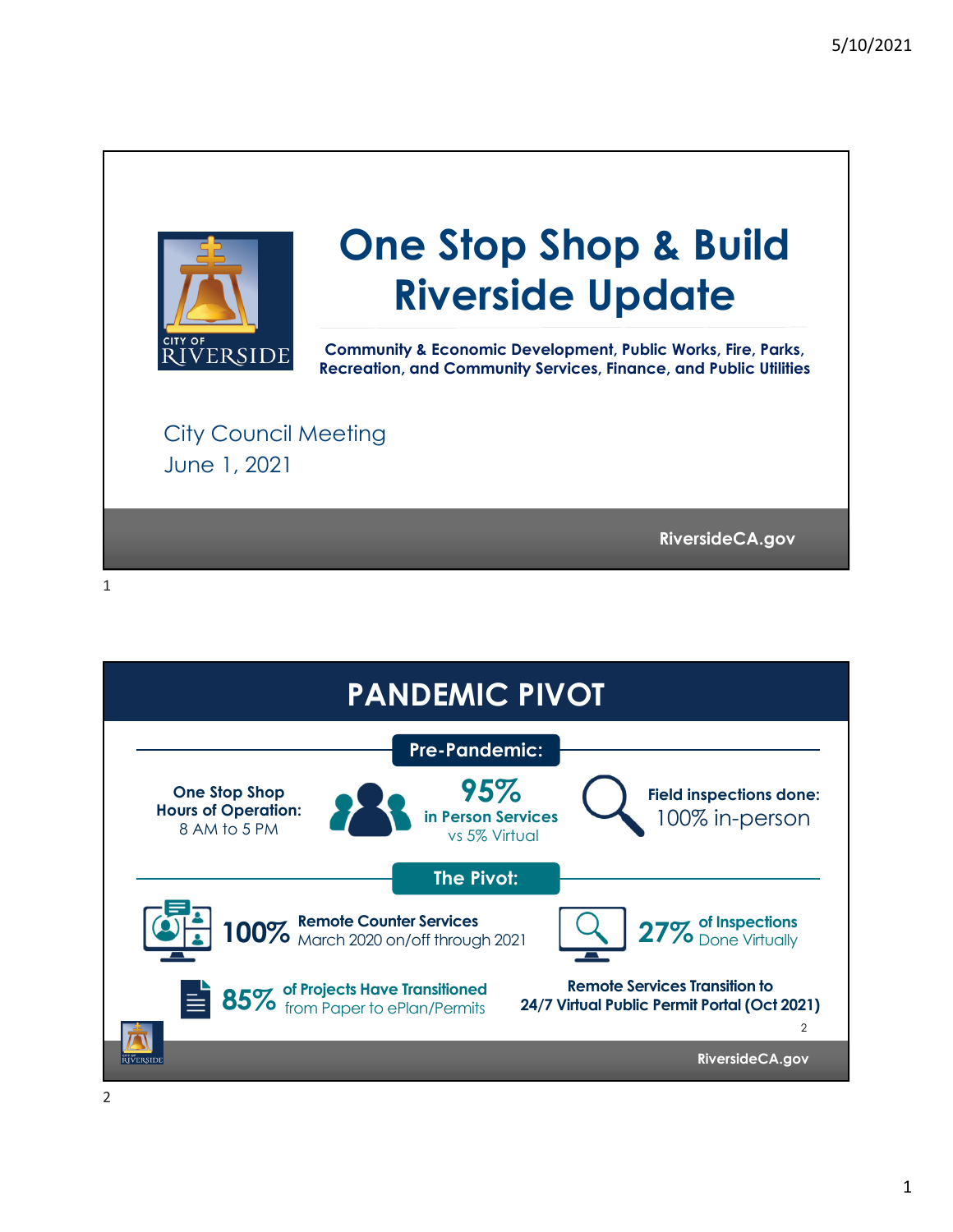## **REAL TIME MEETS FACE TIME**



3

![](_page_1_Picture_4.jpeg)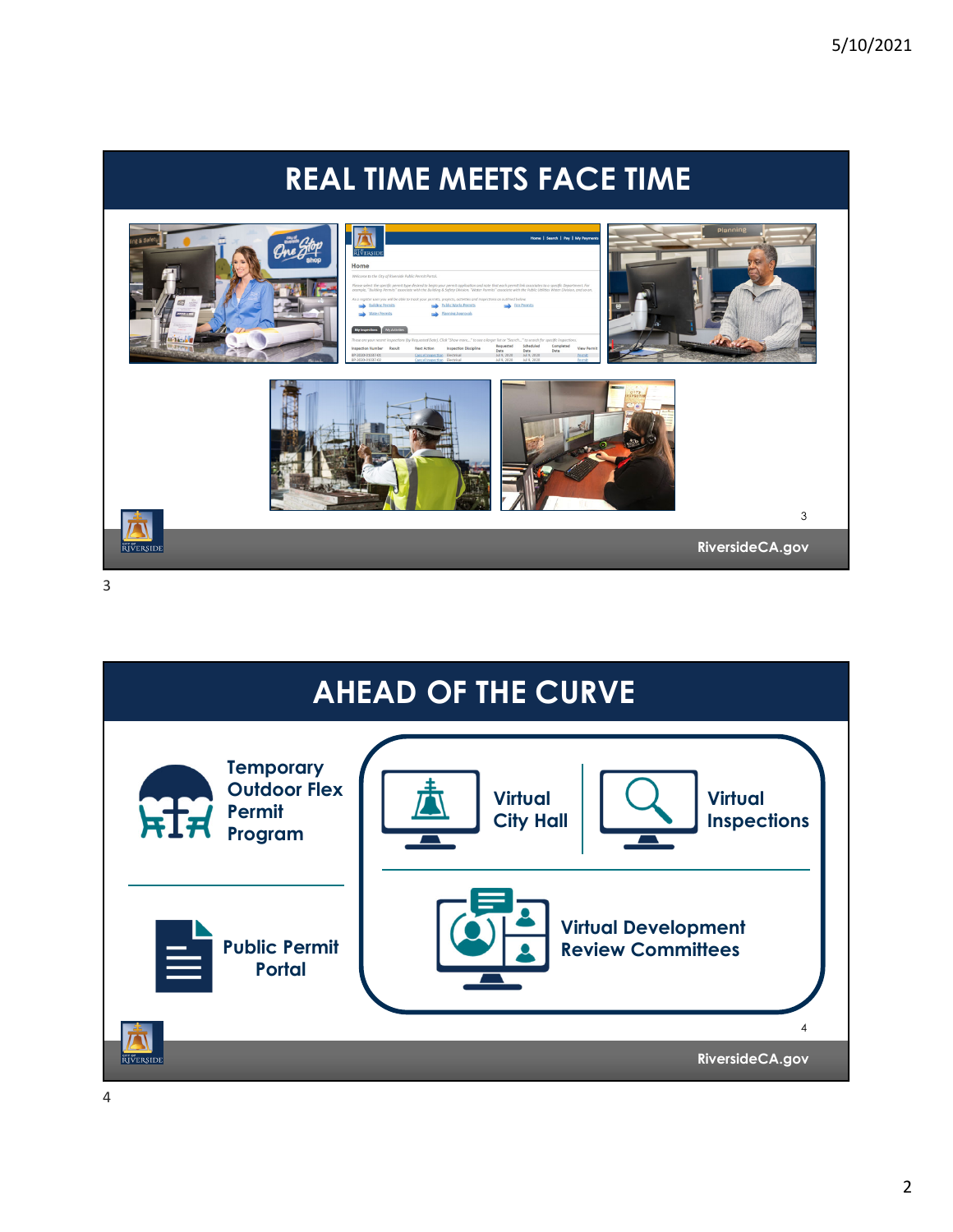![](_page_2_Figure_1.jpeg)

![](_page_2_Picture_3.jpeg)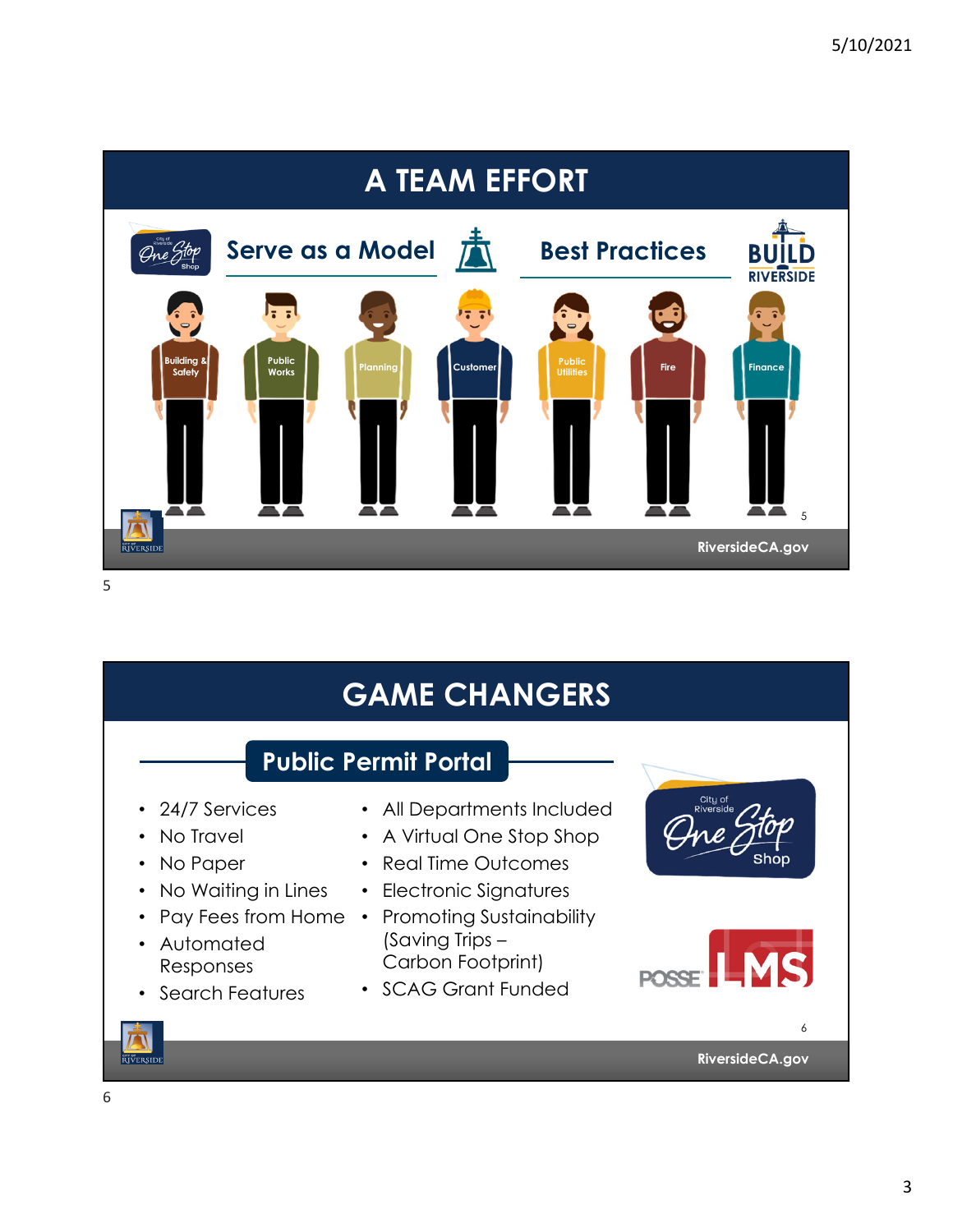| <b>SUSTAINABILITY</b> |                                                                                                                                                                        |                                                                                                                                                |
|-----------------------|------------------------------------------------------------------------------------------------------------------------------------------------------------------------|------------------------------------------------------------------------------------------------------------------------------------------------|
|                       | <b>INDIVIDUAL PROJECTS</b>                                                                                                                                             | <b>ALL PROJECTS (CUMULATIVE)</b>                                                                                                               |
| <b>CUSTOMER</b>       | <b>60 drive miles</b> saved per Plan Review<br>1.5 driving hours saved per Plan Review<br>3 gal. (\$11.67) of gas savings per Plan Review<br>\$792 cost of paper saved | 180.000 drive miles saved<br>4,500 driving hours saved<br>$\bullet$<br>9,000 gal. (\$35,010) of gas savings<br>\$2,376,000 cost of paper saved |
| <b>CITY TEAM</b>      | 2 hours of savings per Plan Review<br>\$120 of savings per Plan Review<br>$\bullet$                                                                                    | 5,625 hours of savings in Plan Review<br>\$359,501 of savings in Plan Review                                                                   |
| <b>ENVIRONMENT</b>    | <b>3 lbs.</b> saved of Carbon Monoxide<br>released per plan review<br>6 less car trips per Plan Review<br>0.10 trees saved                                             | 8,722 lbs. or 3.1 metric tons saved of<br>Carbon Monoxide released per year<br>18,000 less car trips per year<br>307 trees saved<br>7          |
|                       |                                                                                                                                                                        | Riverside CA.gov                                                                                                                               |
| 7                     |                                                                                                                                                                        |                                                                                                                                                |

**GAME CHANGERS Virtual Inspection Program (VIP) Virtual Development Review Committee (DRC)** • Use of Facetime and Zoom **173** • Appointment Based • Allows for virtual **Cases** progress of construction **(8 cases per**  Saves time and **meeting)**  money (travel, vehicles, gas, etc.) • Maintain continuity of services in occupied **346 26** buildings • Residential, High Risk Areas (Hospitals, etc.) **Meetings Weeks Saved** Safe for Inspectors and Customers **(Every 2 weeks) (2 weeks per case)** 8  $\overline{I}$ **RIVERSIDE RiversideCA.gov**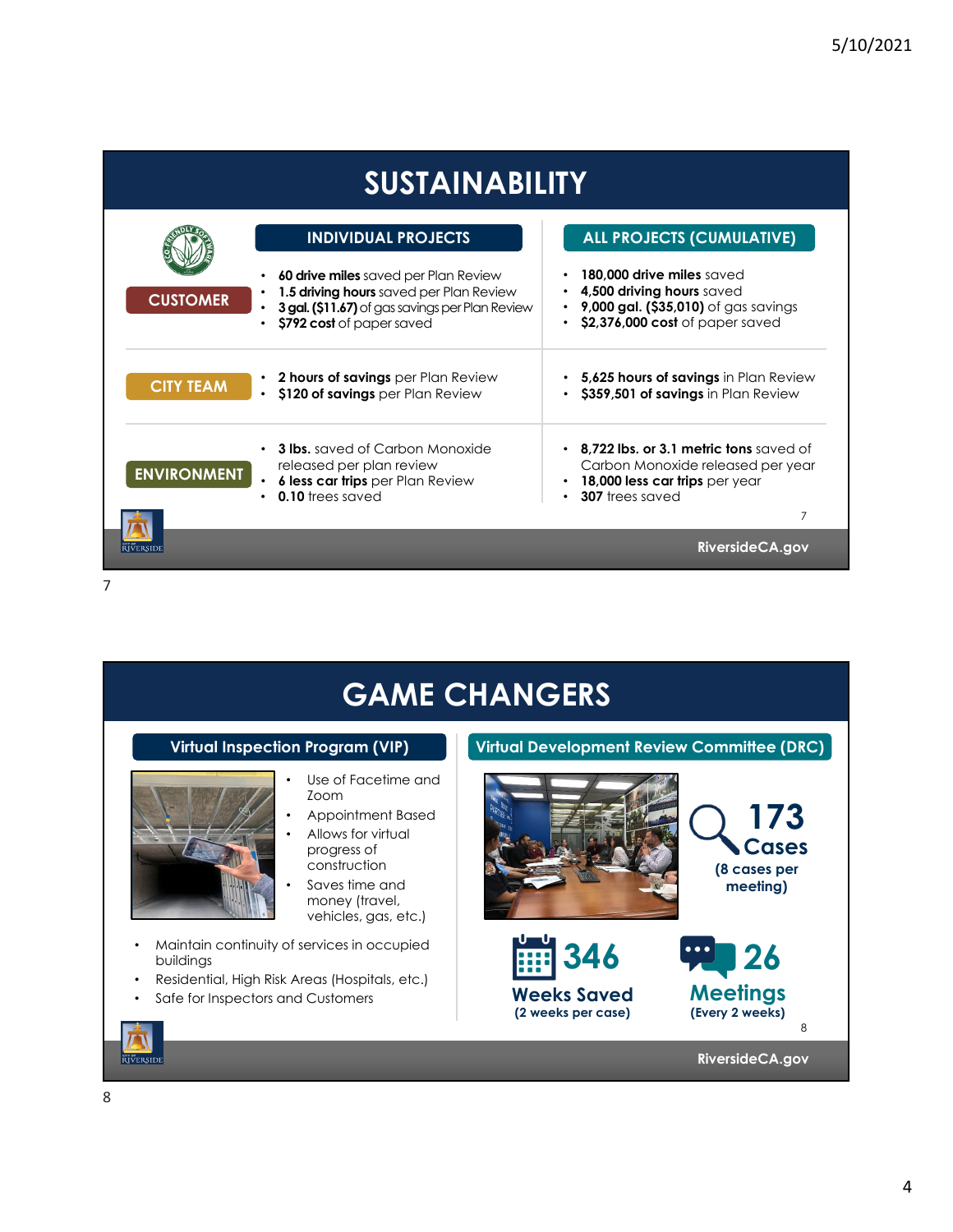![](_page_4_Figure_1.jpeg)

9

| <b>CUSTOMER FEEDBACK</b>                                                               |  |  |
|----------------------------------------------------------------------------------------|--|--|
| <b>Lessons Learned</b>                                                                 |  |  |
| Improved phone response times                                                          |  |  |
| Additional resources to speed up<br>plan check turnaround times                        |  |  |
| Improved drop off station process<br>Expand OSS counter services<br>(Customers served) |  |  |
| Expand portal permits and<br>workflows<br>Software enhancements                        |  |  |
| 10                                                                                     |  |  |
| Riverside CA.gov                                                                       |  |  |
|                                                                                        |  |  |